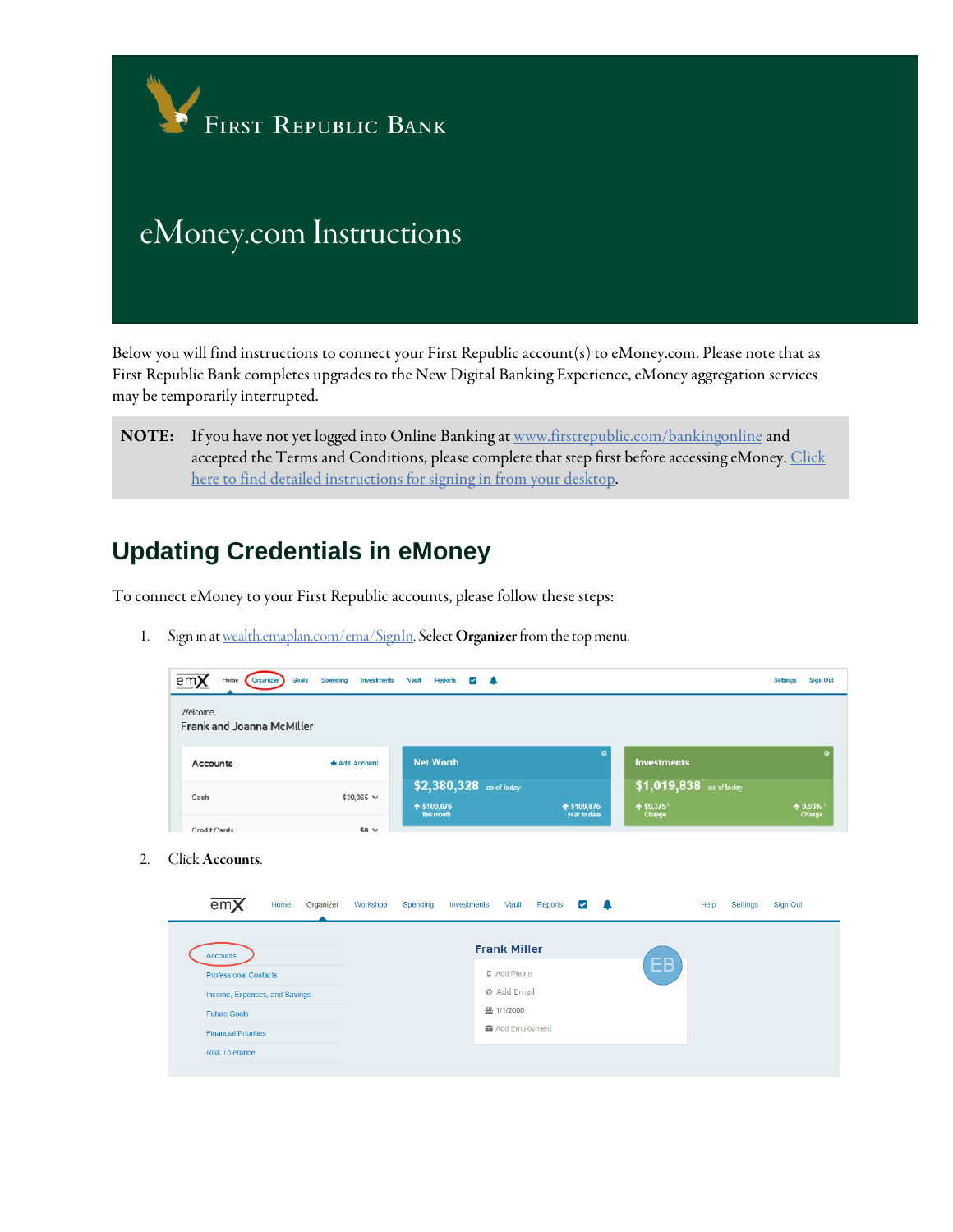

3. Click the Click to fix link inside the red Warnings alert bar.



4. Enter your updated credentials and click Connect (please make sure that you have accepted the Terms and Conditions o[n www.firstrepublic.com/bankingonline](http://www.firstrepublic.com/bankingonline) prior to this step).

| Home<br>Organizer                                           | Workshop<br>Spending                                                                                                                             | Investments<br>Vault | Reports<br>V | Help        | Settings      | Sign Out     |
|-------------------------------------------------------------|--------------------------------------------------------------------------------------------------------------------------------------------------|----------------------|--------------|-------------|---------------|--------------|
| <b>G</b> Go back to Organizer<br><b>Accounts</b>            |                                                                                                                                                  |                      |              |             |               | Add          |
| First Republic Bank - Digital Banking<br>皿                  |                                                                                                                                                  |                      |              | 圙<br>delete | œ<br>settings | ø<br>refresh |
| A The institution rejected your credentials. Click to close |                                                                                                                                                  |                      |              |             |               |              |
|                                                             | Please verify that you can log into First Republic Bank - Digital Banking, then enter your credentials in the<br>form below.<br><b>User Name</b> |                      |              |             |               |              |
|                                                             | Password                                                                                                                                         |                      |              |             |               |              |
|                                                             |                                                                                                                                                  |                      |              |             |               |              |
|                                                             | Connect                                                                                                                                          |                      |              |             |               |              |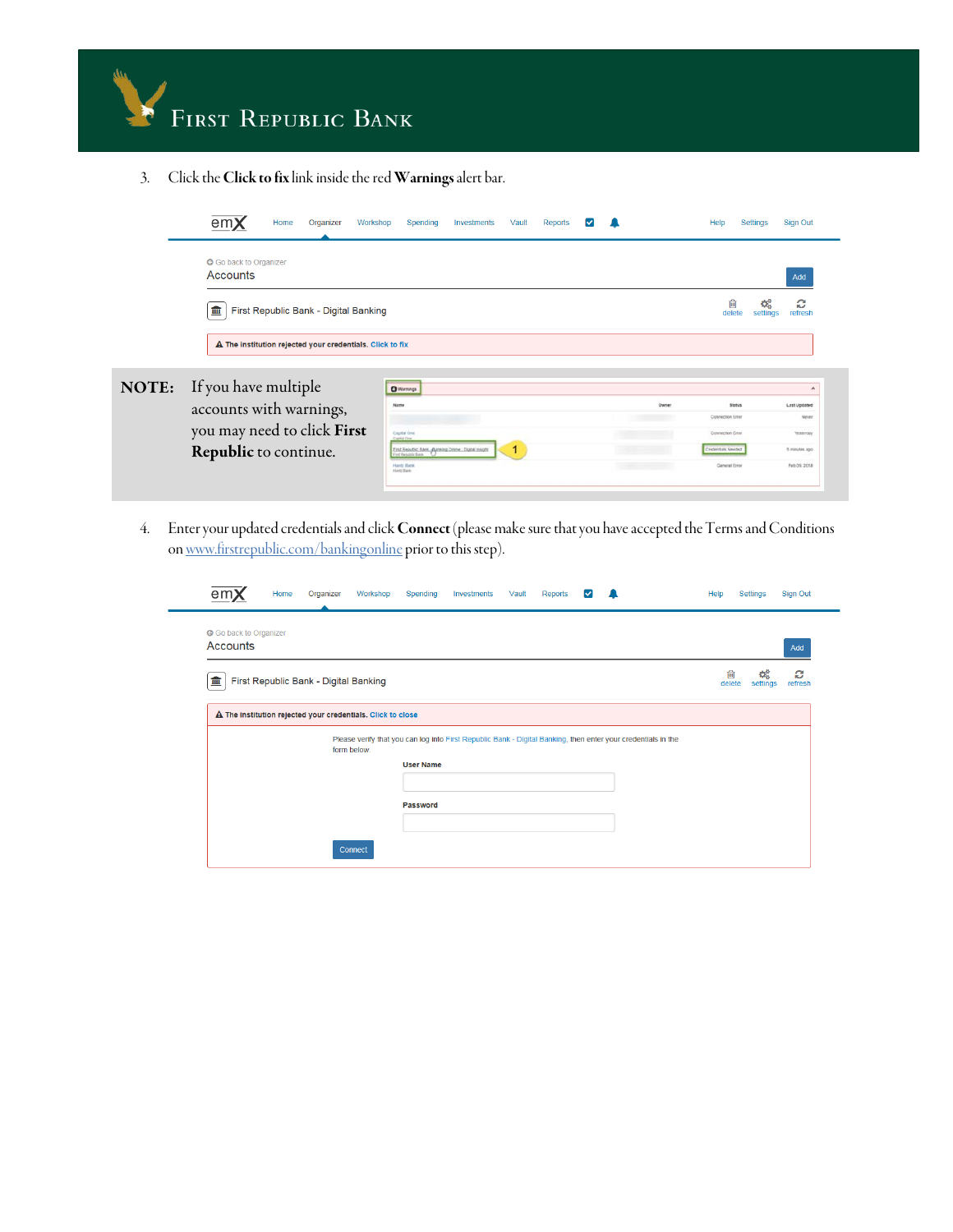

# **Adding First Republic to eMoney (New Users)**

1. Sign in a[t wealth.emaplan.com/ema/SignIn](http://wealth.emaplan.com/ema/SignIn) (please make sure that you have accepted the Terms and Conditions on [www.firstrepublic.com/bankingonline](http://www.firstrepublic.com/bankingonline) prior to this step).

| emX<br>Organizer<br>Home              | Investments<br>Spending<br>Goals | Vault<br>Reports<br>- 4<br>$\overline{\phantom{a}}$ |              |                                      | Sign Out<br><b>Settings</b> |
|---------------------------------------|----------------------------------|-----------------------------------------------------|--------------|--------------------------------------|-----------------------------|
| Welcome.<br>Frank and Joanna McMiller |                                  |                                                     |              |                                      |                             |
| Accounts                              | +Add Account                     | <b>Net Worth</b>                                    | ۰            | Investments                          |                             |
| Cash                                  | $$39.365$ V                      | \$2,380,328 as of today<br>↑ \$109,876              | ↑ \$109,376  | \$1,019,838 as of today<br>$-59,375$ | ↑ 0.93%                     |
| Credit Cards                          | $50 \times$                      | this month                                          | year to date | Change                               | Change                      |

2. From your home page, click Organizer then click Accounts. You can also click +Add Account from the home page.

| em)                           | Home | Organizer | Workshop | Spending | Investments | Vault               | Reports | $\vert \vee \vert$ | - 2 |           | Help | Settings | Sign Out |
|-------------------------------|------|-----------|----------|----------|-------------|---------------------|---------|--------------------|-----|-----------|------|----------|----------|
| <b>Accounts</b>               |      |           |          |          |             | <b>Frank Miller</b> |         |                    |     |           |      |          |          |
| <b>Professional Contacts</b>  |      |           |          |          |             | D Add Phone         |         |                    |     | <b>EB</b> |      |          |          |
| Income, Expenses, and Savings |      |           |          |          |             | @ Add Email         |         |                    |     |           |      |          |          |
| <b>Future Goals</b>           |      |           |          |          |             | <b>丛 1/1/2000</b>   |         |                    |     |           |      |          |          |
| <b>Financial Priorities</b>   |      |           |          |          |             | Add Employment      |         |                    |     |           |      |          |          |
| <b>Risk Tolerance</b>         |      |           |          |          |             |                     |         |                    |     |           |      |          |          |
|                               |      |           |          |          |             |                     |         |                    |     |           |      |          |          |

3. Select whether or not you have an online login for this account. If you do not have an online login for this account, the application will guide you to add the accounts manually.

| en                                                  | Home | Organizer | Workshop | Spending | Investments                                                | Vault  | Reports | $\overline{\mathbf{v}}$ |  | Help | Settings | Sign Out |  |
|-----------------------------------------------------|------|-----------|----------|----------|------------------------------------------------------------|--------|---------|-------------------------|--|------|----------|----------|--|
|                                                     |      |           |          |          |                                                            |        |         |                         |  |      |          |          |  |
| <b>G</b> Go back to Accounts<br><b>Add Accounts</b> |      |           |          |          |                                                            |        |         |                         |  |      |          |          |  |
|                                                     |      |           |          |          | Do you have an online login to your account's institution? |        |         |                         |  |      |          |          |  |
|                                                     |      |           |          |          | I have an online login to this account                     |        |         |                         |  |      |          |          |  |
|                                                     |      |           |          |          | I don't have an online login to this account               |        |         |                         |  |      |          |          |  |
|                                                     |      |           |          |          |                                                            | Cancel |         |                         |  |      |          |          |  |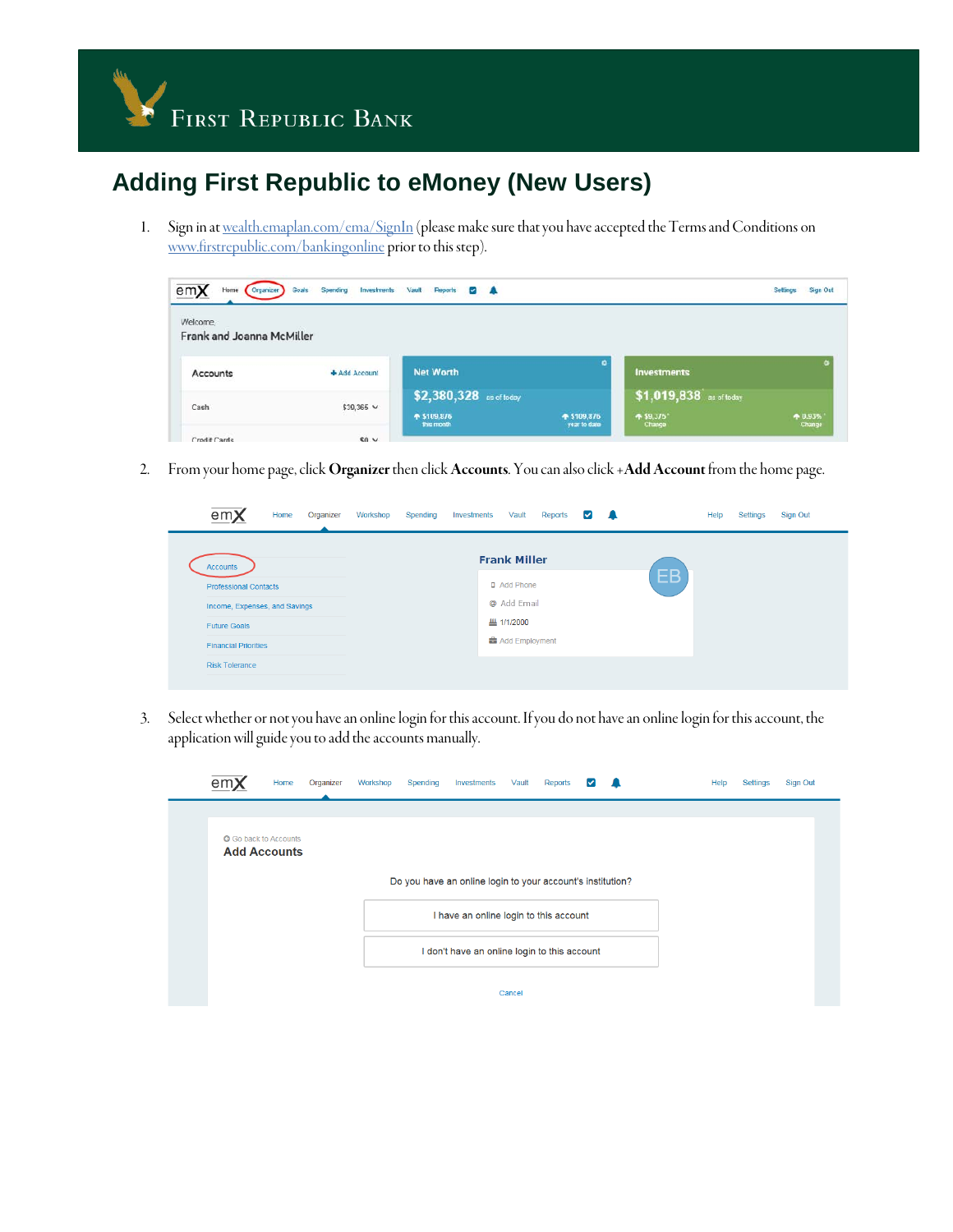

4. Search for First Republic Bank – Digital Banking.

| em)                                                 | Home | Organizer                                | Workshop | Spending | Investments                                      | Vault | Reports | M |        | Help | Settings | Sign Out |
|-----------------------------------------------------|------|------------------------------------------|----------|----------|--------------------------------------------------|-------|---------|---|--------|------|----------|----------|
| <b>G</b> Go back to Accounts<br><b>Add Accounts</b> |      |                                          |          |          | Enter your institution's name or website address |       |         |   |        |      |          |          |
|                                                     |      |                                          |          |          | First Republic Bank - Digital Banking            |       |         |   | Search |      |          |          |
|                                                     |      | Search results (1 matches found)         |          |          |                                                  |       |         |   |        |      |          |          |
|                                                     |      | 1. First Republic Bank - Digital Banking |          |          |                                                  |       |         |   |        |      |          |          |

5. Enter your credentials and click Continue.

| em;                                                 | Home | Organizer | Workshop | Spending                     | Investments                                                | Vault                 | Reports |           | Help | Settings | Sign Out |  |
|-----------------------------------------------------|------|-----------|----------|------------------------------|------------------------------------------------------------|-----------------------|---------|-----------|------|----------|----------|--|
| <b>G</b> Go back to Accounts<br><b>Add Accounts</b> |      |           |          |                              |                                                            |                       |         |           |      |          |          |  |
|                                                     |      |           |          |                              | First Republic Bank - Digital Banking                      | www.firstrepublic.com |         |           |      |          |          |  |
|                                                     |      |           |          |                              | To connect to your accounts, enter your credentials below. |                       |         |           |      |          |          |  |
|                                                     |      |           |          | <b>User Name</b><br>username |                                                            |                       |         |           |      |          |          |  |
|                                                     |      |           |          | Password                     |                                                            |                       |         |           |      |          |          |  |
|                                                     |      |           |          |                              |                                                            |                       |         | $\bullet$ |      |          |          |  |
|                                                     |      |           |          |                              |                                                            | Connect               |         |           |      |          |          |  |
|                                                     |      |           |          |                              | <b>Previous Step</b>                                       |                       | Cancel  |           |      |          |          |  |

Once successfully linked, First Republic –Digital Banking accounts will show 90 days of transaction history and build over time.

#### **Contacting Your Wealth Manager or Financial Planner**

1. Find the contact information for your Wealth Manager or Financial Planner in the footer of your eMoney page.

| For additional footnotes, definitions, and explanations about your accounts and investments, click here. |                                                              |                                                                                                                                                      |                                                                            |
|----------------------------------------------------------------------------------------------------------|--------------------------------------------------------------|------------------------------------------------------------------------------------------------------------------------------------------------------|----------------------------------------------------------------------------|
| Justin Jones<br>jjones@emoneyadvisor.com<br><b>Contact Justin</b>                                        | <b>Site Map</b><br>Home<br>Organizer<br>Workshop<br>Spending | <b>Investments</b><br>Vault<br>Reports<br>Terms of Service . Security . Privacy Policy . Disclaimer<br>@ 2018 eMoney Advisor TTC All rights reserved | <b>Resources</b><br><b>Education Center</b><br>Join Screen Sharing Session |